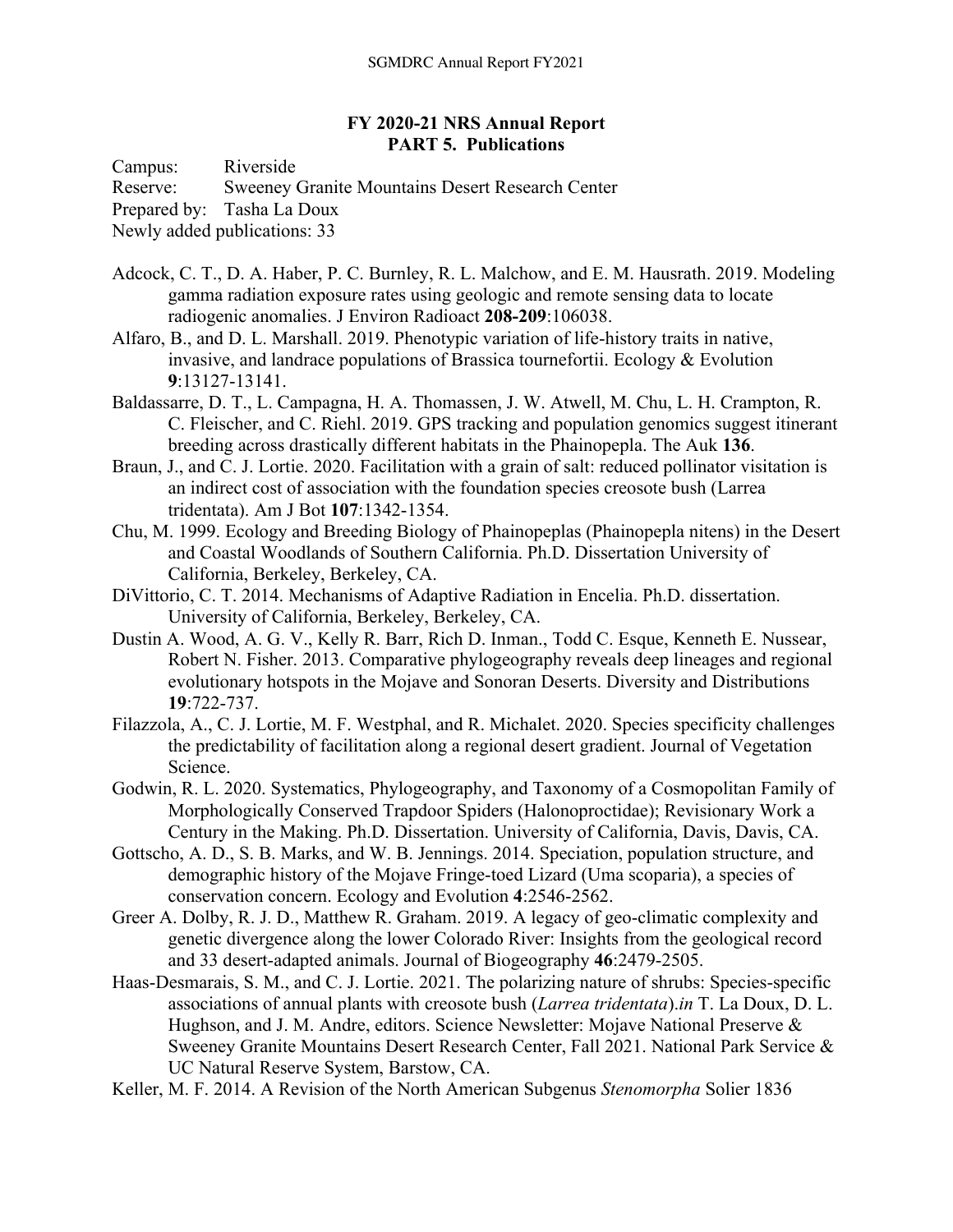(Coleoptera: Tenebrionidae: Asidini). . Ph.D. Dissertation. University of California, Davis, Davis, CA.

- King, J. A. 2003. Pinyon pine (*Pinus monophylla* Torr. & Fremont) and dendroclimatic reconstructions in the Los Angeles Region. University of California, Los Angeles, Los Angeles, CA.
- Lortie, C. J., M. Zuliani, N. Ghazian, S. Haas, J. Braun, M. Owen, F. Miguel, M. Seifan, A. Filazzola, and J. Lucero. 2021. Too much of a good thing: Shrub benefactors are less important in higher diversity arid ecosystems. Journal of Ecology **109**:2047– 2053.
- Matocq, M. D. 2000. Molecular genetics of the dusky‐footed woodrat, *Neotoma fuscipes*. Ph.D. Dissertation University of California, Berkeley, Berkeley, CA.
- McAuliffe, J. 2021. Storm Cloud over Cima Dome Tracking Vegetation Change after the Fire.*in* T. La Doux, D. L. Hughson, and J. M. Andre, editors. Science Newsletter: Mojave National Preserve & Sweeney Granite Mountains Desert Research Center, Fall 2021. National Park Service & UC Natural Reserve System, Barstow, CA.
- McCoshum, S., and M. A. Geber. 2020. Land Conversion for Solar Facilities and Urban Sprawl in Southwest Deserts Causes Different Amounts of Habitat Loss for Ashmeadiella Bees. Journal of the Kansas Entomological Society **92**:468-478.
- McKechnie, A. E., B. H. Coe, A. R. Gerson, and B. O. Wolf. 2017. Data quality problems undermine analyses of endotherm upper critical temperatures. Journal of Biogeography **44**:2424-2426.
- O'Connor, T. K., R. G. Laport, and N. K. Whiteman. 2019. Polyploidy in creosote bush (*Larrea tridentata*) shapes the distribution and diversity gradients of specialist herbivores. Journal of Biogeography **46**:597-610.
- O'Meara, B., C. 2008. Using trees: Myrmecocystus phylogeny and character evolution and new methods for investigating trait evolution and species delimitation. Ph.D. Dissertation. University of California Davis, Ann Arbor.
- Ohlert, T., A. Hallmark, G. Hamilton, J. McLaughlin, M. Patton, and S. Collins. 2021. The Impact of Schismus on Biodiversity in Mojave Desert Winter Annual Communities.*in* T. La Doux, D. L. Hughson, and J. M. Andre, editors. Science Newsletter: Mojave National Preserve & Sweeney Granite Mountains Desert Research Center, Fall 2021. National Park Service & UC Natural Reserve System, Barstow, CA.
- Pietrasiak, N., S. Reeve, K. Osorio-Santos, D. A. Lipson, and J. R. Johansen. 2021. Trichotorquatus gen. nov. - a new genus of soil cyanobacteria discovered from American drylands(1). J Phycol **57**:886-902.
- Pombubpa, N., N. Pietrasiak, P. De Ley, and J. E. Stajich. 2020. Insights into dryland biocrust microbiome: geography, soil depth and crust type affect biocrust microbial communities and networks in Mojave Desert, USA. FEMS Microbiol Ecol **96**.
- Reynolds, R. G., M. L. Niemiller, and L. J. Revell. 2014. Toward a Tree-of-Life for the boas and pythons: Multilocus species-level phylogeny with unprecedented taxon sampling. Molecular Phylogenetics and Evolution **71**:201-213.
- Riddell, E. A., K. J. Iknayan, L. Hargrove, S. Tremor, J. L. Patton, R. Ramirez, and B. O. Wolf. 2021. Exposure to climate change drives stability or collapse of desert mammal and bird communities. Science **371**:633-636.
- Singhal, S., A. B. Roddy, C. DiVittorio, A. Sanchez-Amaya, C. L. Henriquez, C. R. Brodersen, S. Fehlberg, and F. Zapata. 2021. Diversification, disparification and hybridization in the desert shrubs Encelia. New Phytol:14.